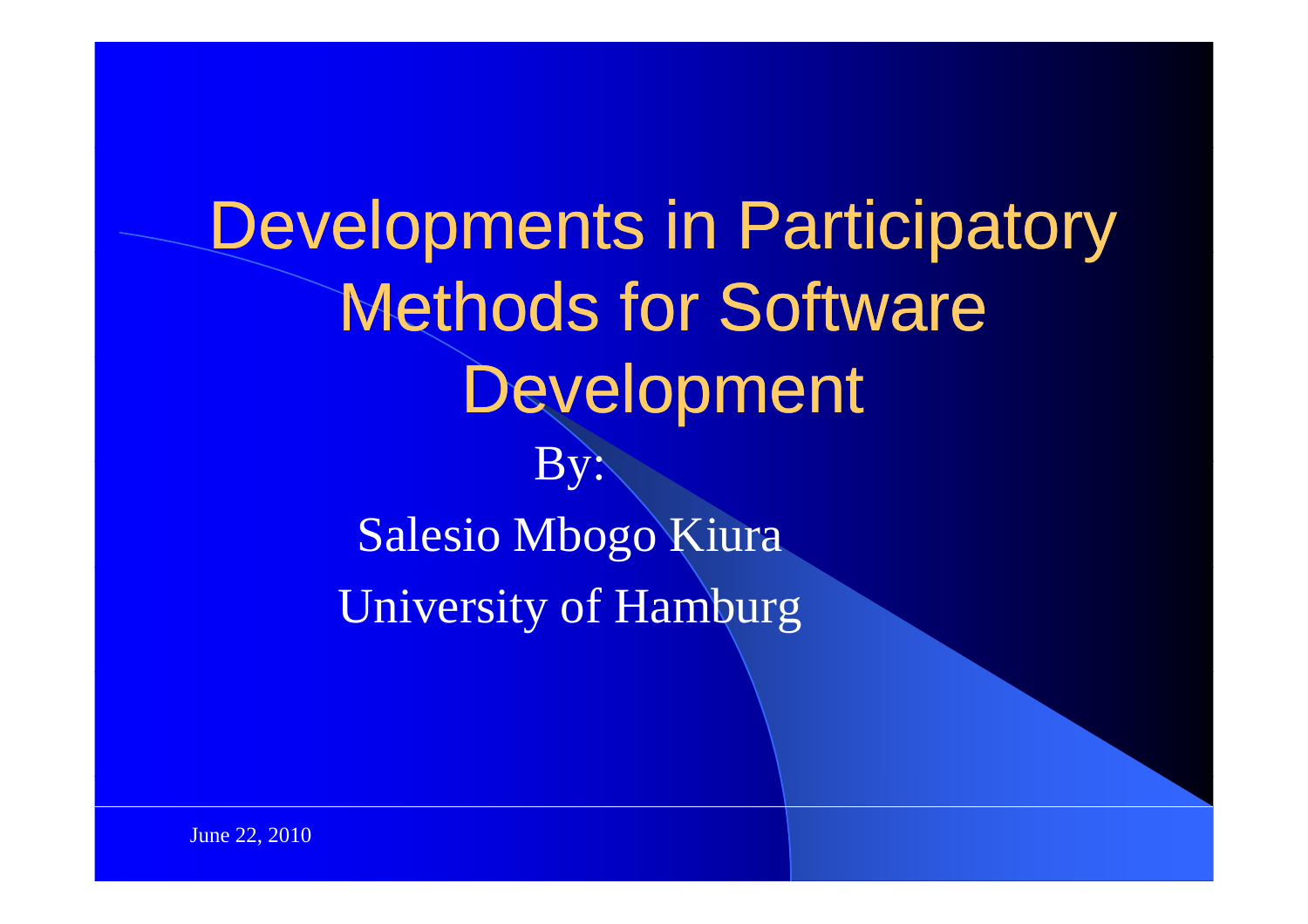# What is ICT about?

- ICT concerns
	- Applications
	- Proliferation (accessibility)
	- Implementations
	- Use
	- Benefits / results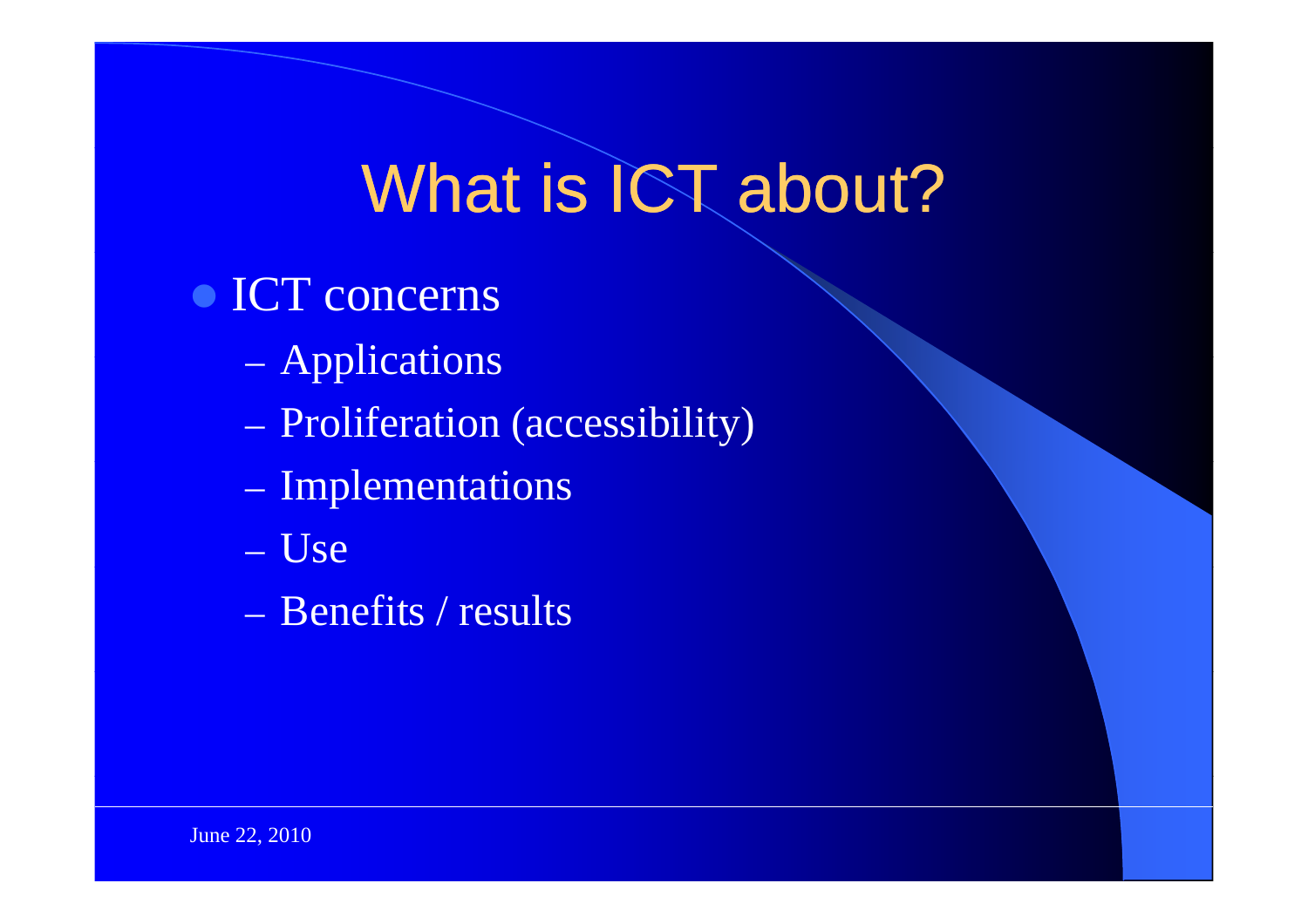## What is ICT about?

• ICT concerns Applications Proliferation Implementations Use way of life

•Integration

 $\log$  •Support & enabler of satisfaction

•Ownershi p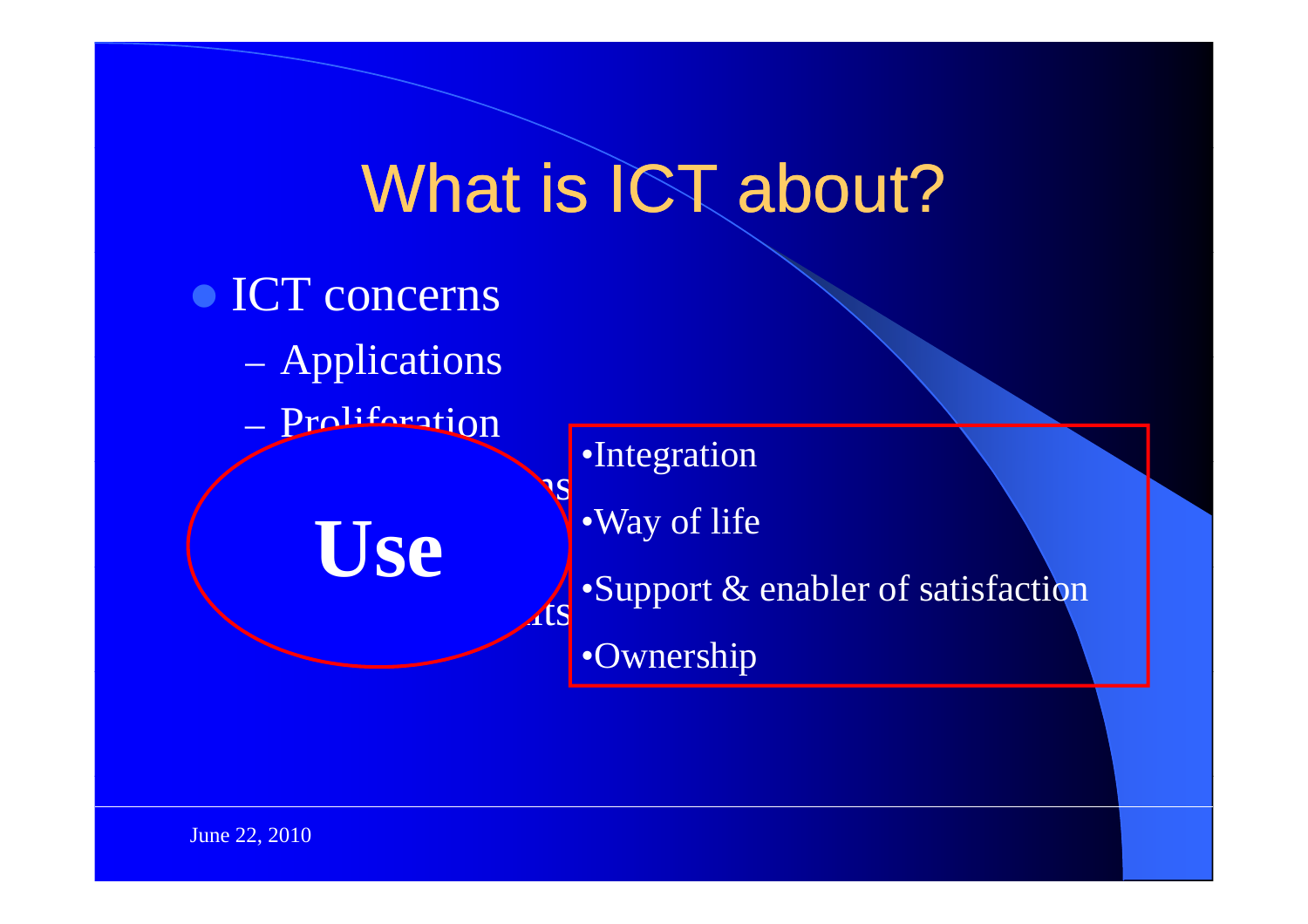## Consequence ?

Chan ge !

#### **Practical** as well as **Socio-human** dimensions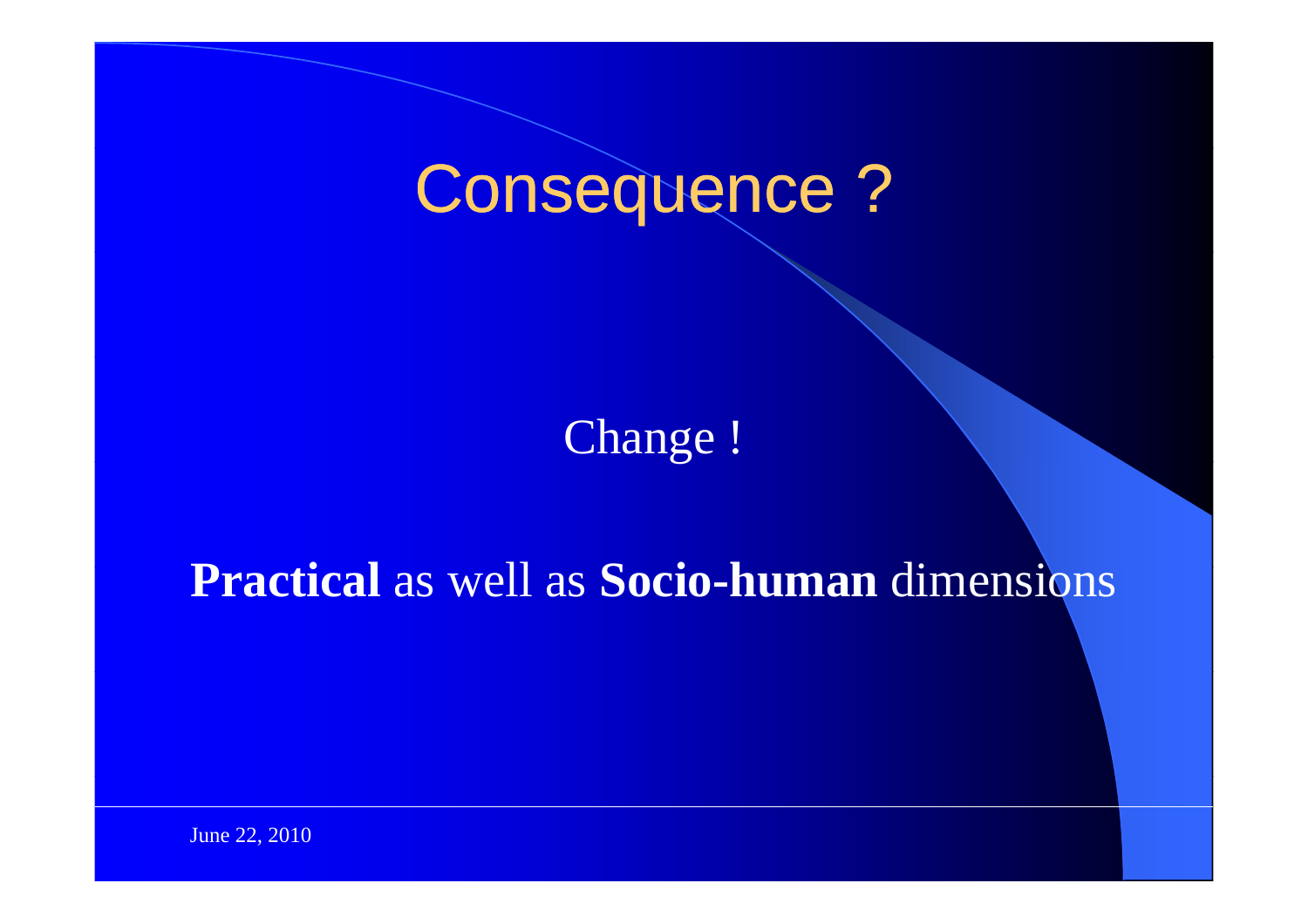#### Socio-technical orientation

- ICT anchors in a society of humans
- Consequences become a society phenomenon
- Design & Development of ICT artifacts need be viewed as interventions in reality
	- Inclusive
	- $-$  Responsive  $\left.\right\}$  Participation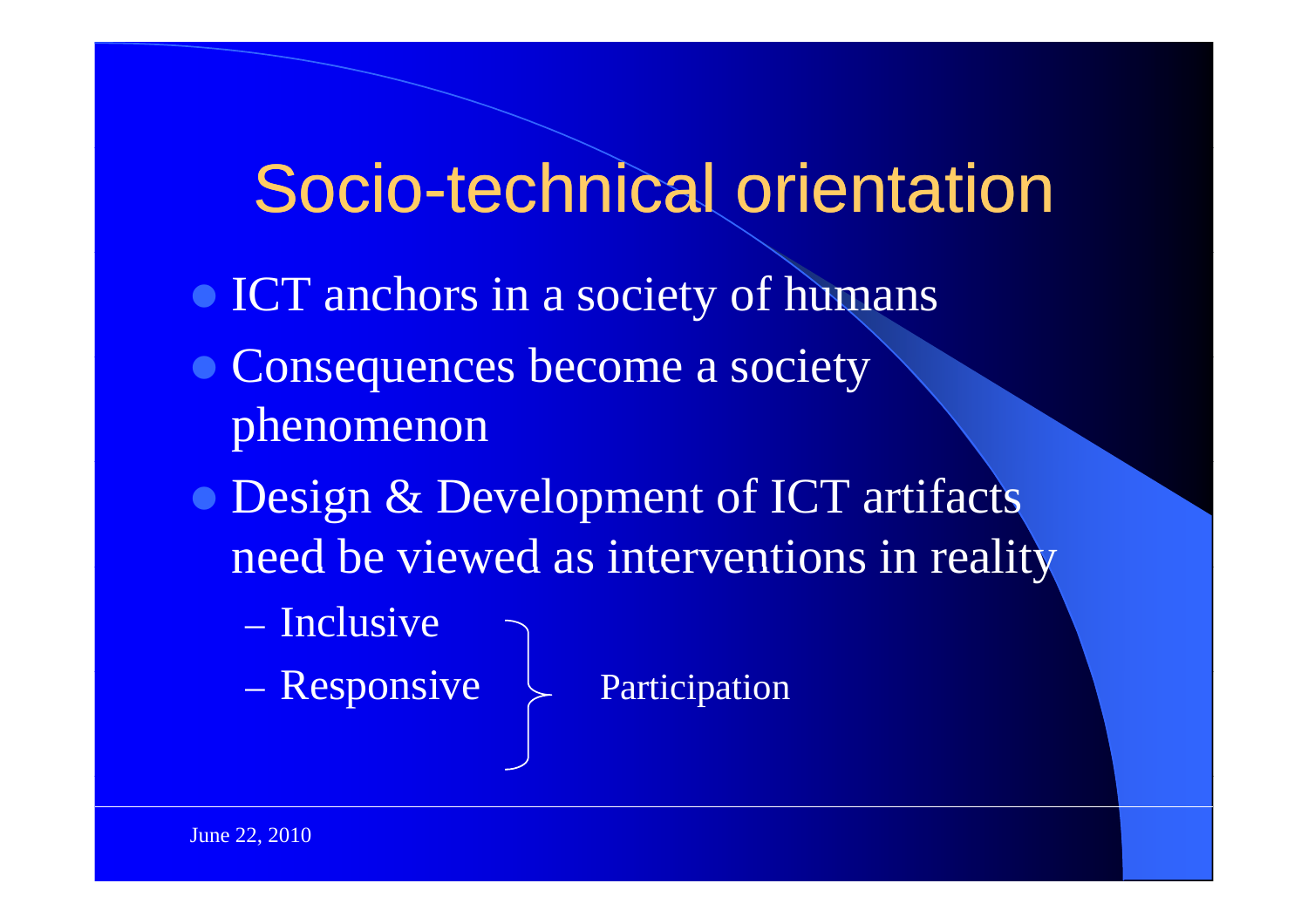## Participatory Design (PD)

- Approaches and Methodologies whose point of departure is the current or future users of the [IT] artifact under development
- Users are central actors:
	- Inform, consult and collaborate in the process
	- Co-determine artifact and workplace development
	- Play key role in mutual learning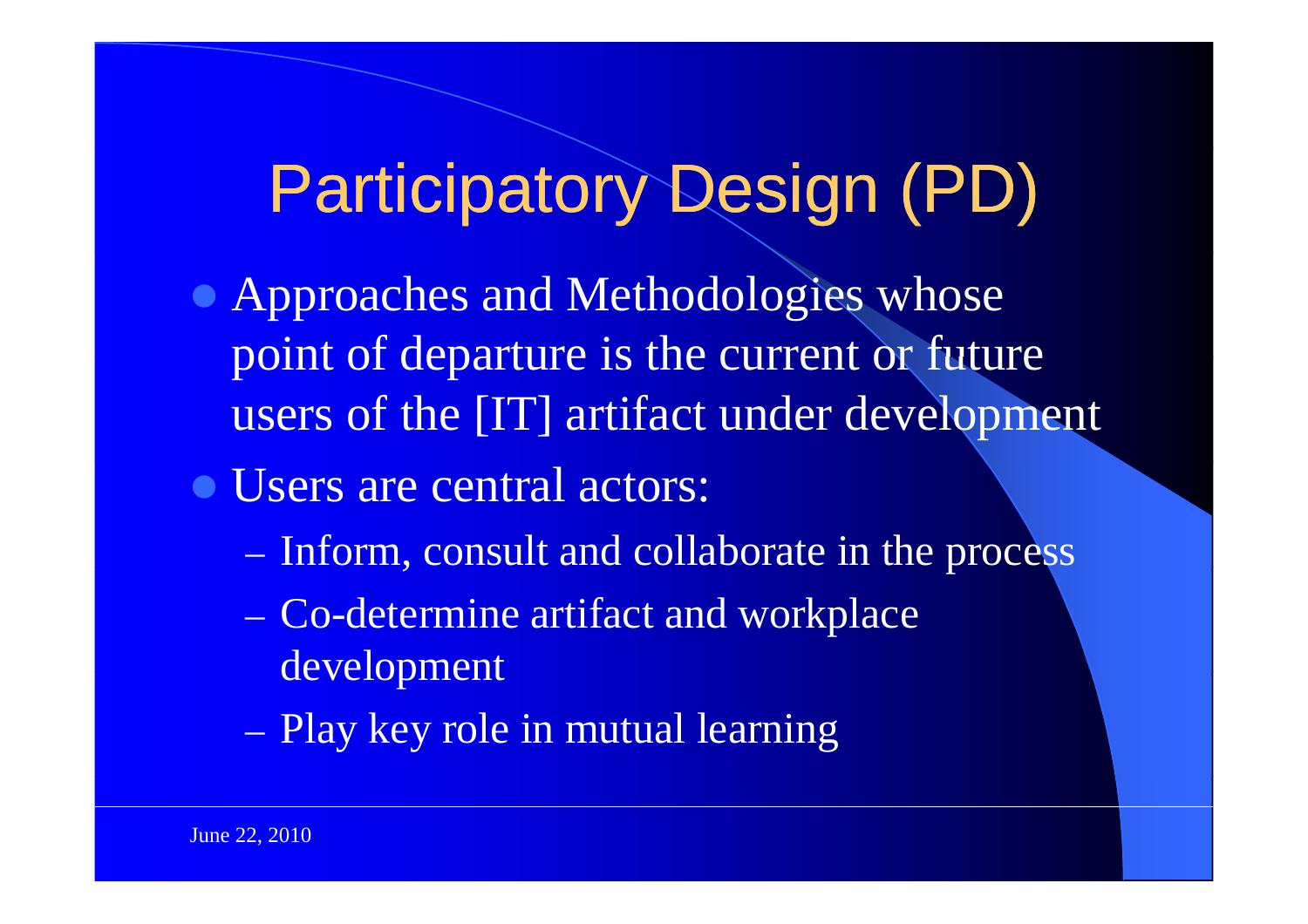## PD components

- Goal is improving quality of life
	- Focus is servicing the intervention, not technology
- Orientation is collaborative
	- Understanding and respecting use/technology knowledge domains
	- Negotiating focus and goals through familiarity of other
- Process is iterative
	- Ideas generated from real work situations evaluated and discarded or explored further
	- Mock-ups, prototypes, design scenarios of real use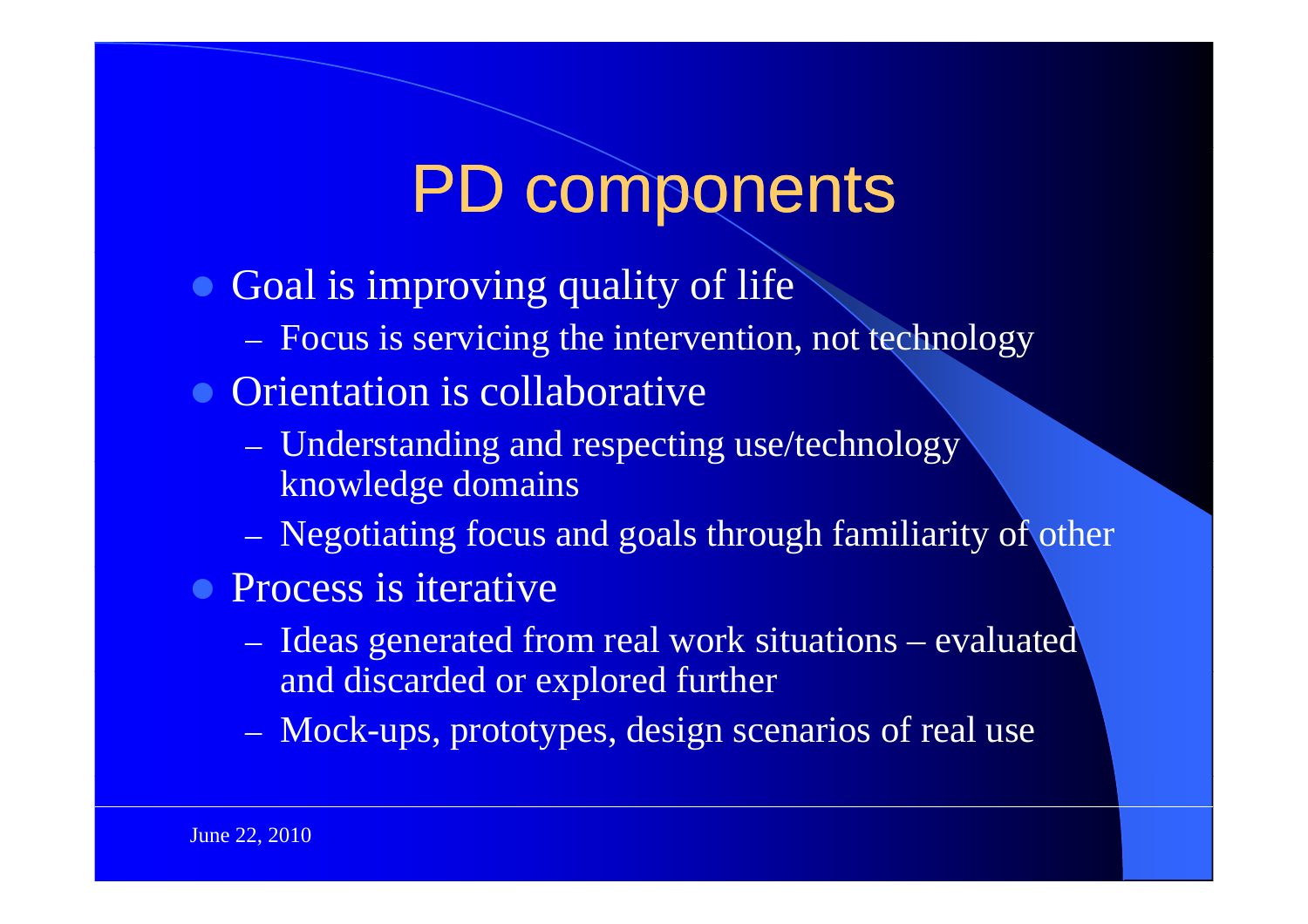#### PD components (contd.)

- Building relationships and appending to context
	- Building the right team and familiarity
	- Contextual inquiry  $\mathcal{L}_{\mathcal{A}}$ design at work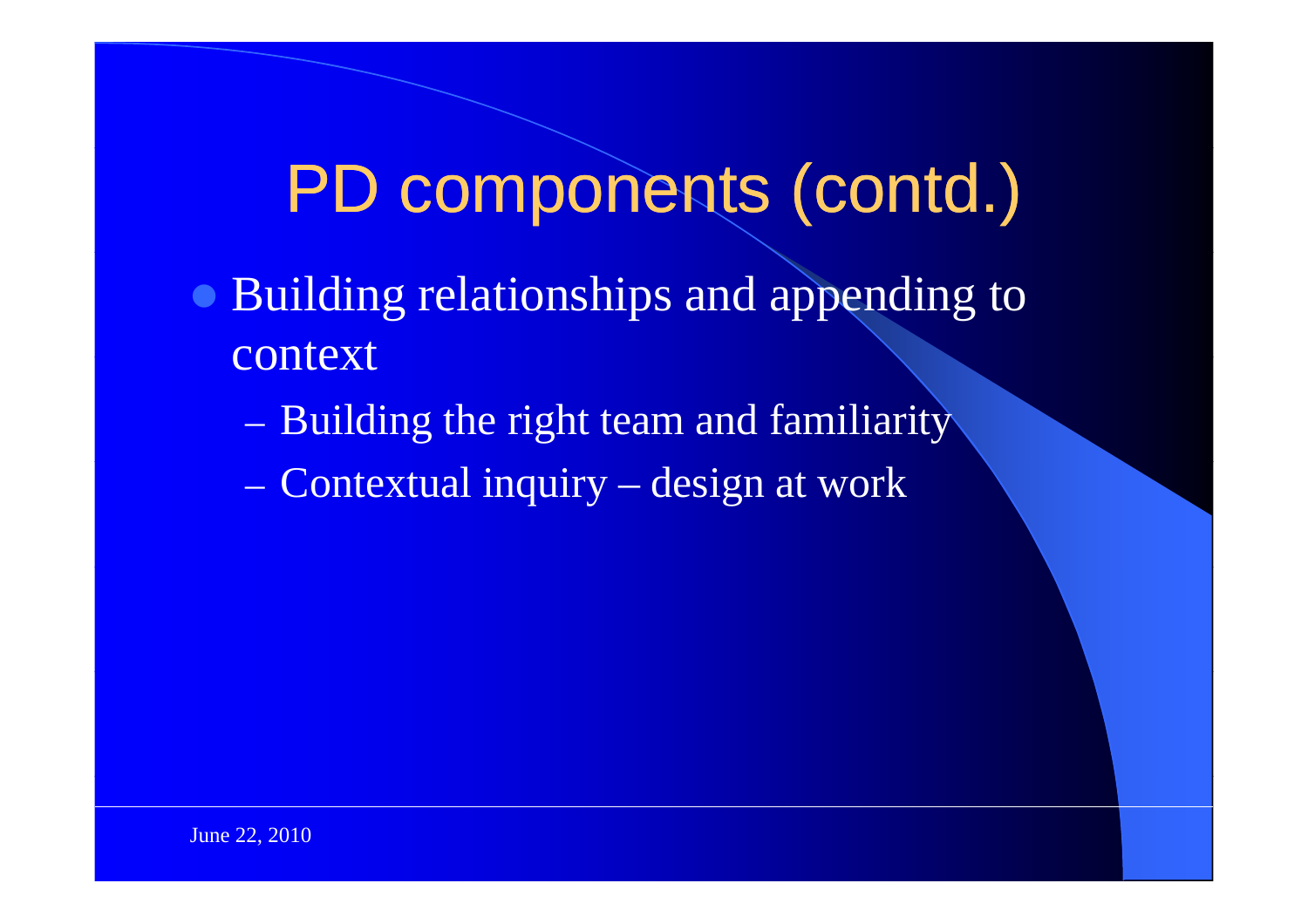## PD: a historical perspective

- **Projects in Scandinavia** 
	- 1970s: trade unions interest in how technology would affect their working conditions and interests (Norway, Sweden, Denmark)
	- 1980s: embrace in office work projects (government, administration and health)
- Spread to other regions:
	- Italy local authorities
	- Germany – GMD (school and local authority)\_
	- Canada university self managed office automation
	- UK managers, clerks of city Library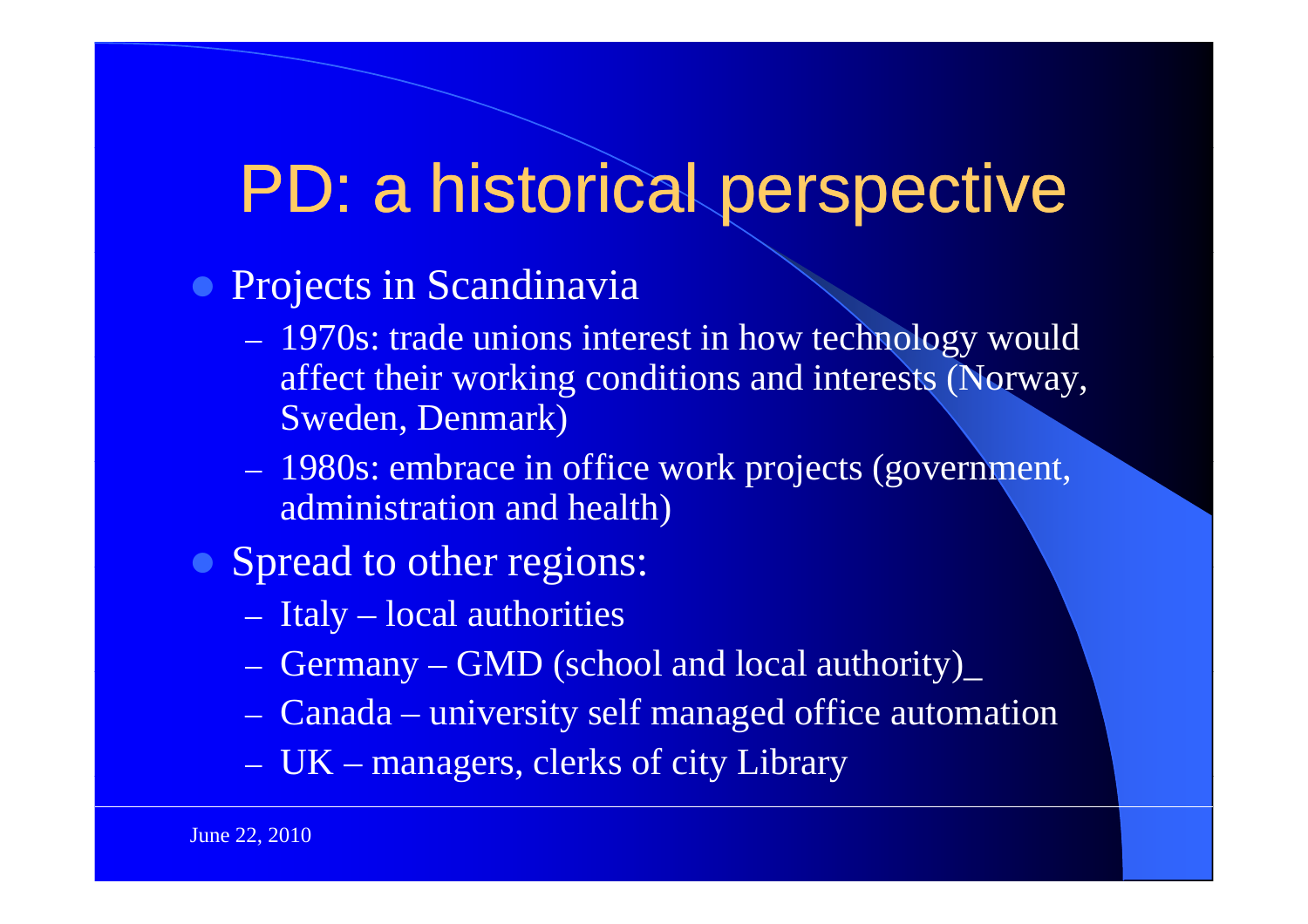## Results from PD projects

- Development of policies, control structures and infrastructure
- Democratization of work practices
- Development of context specific approaches
	- General european socio-technical approach emphasizing collective resource
	- North american joint approach emphasizing technical and efficiency specifications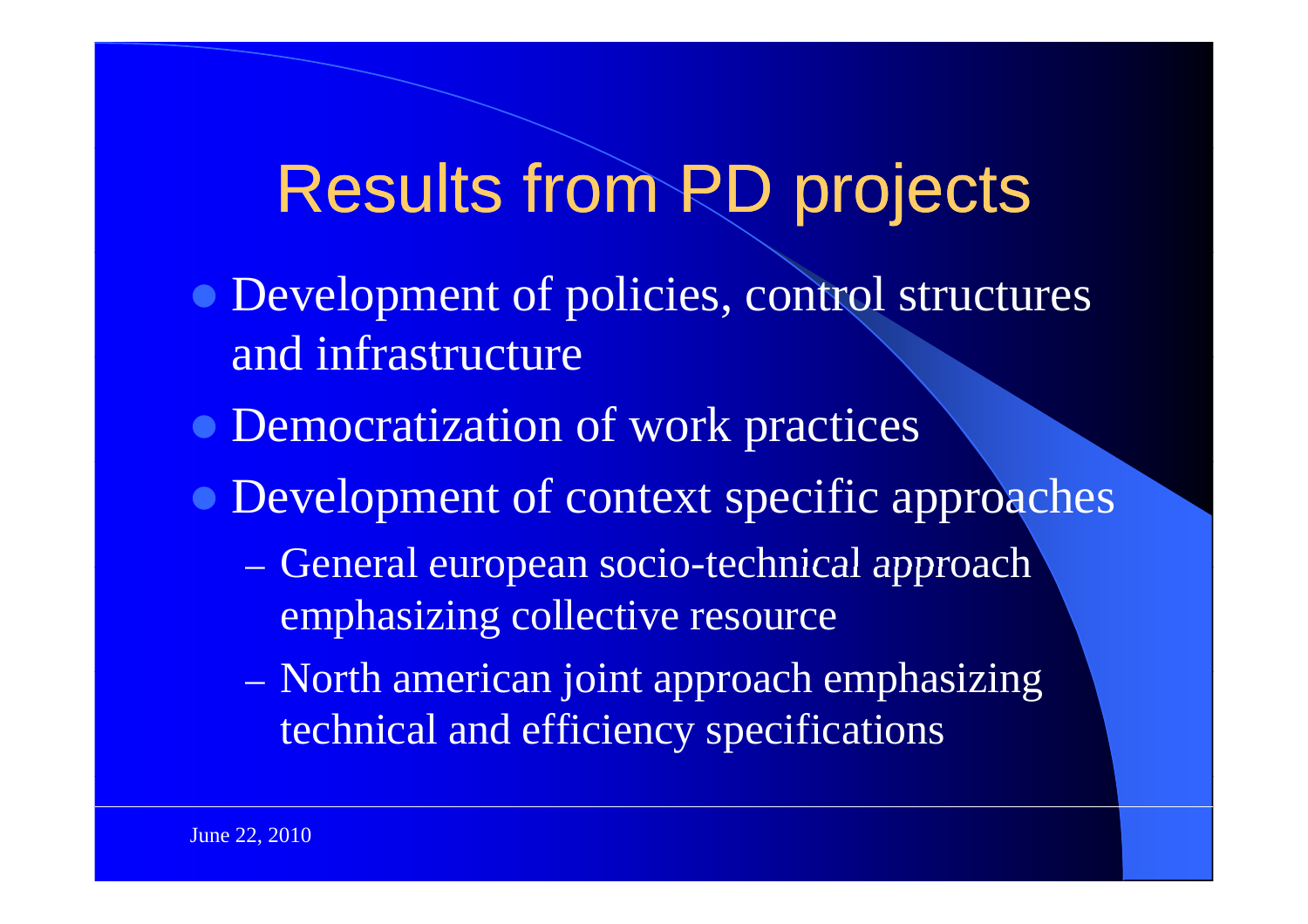## For us in Kenya

- Need for reflection on practice
	- Study developing a methodological framework for practice of PD
- Our contextual implications
	- Social dimensions
	- Expression space
	- Support for articulation of 'our solution'
- Need to address
	- Attitudes to other domain knowledges
	- Democratic space in our social structures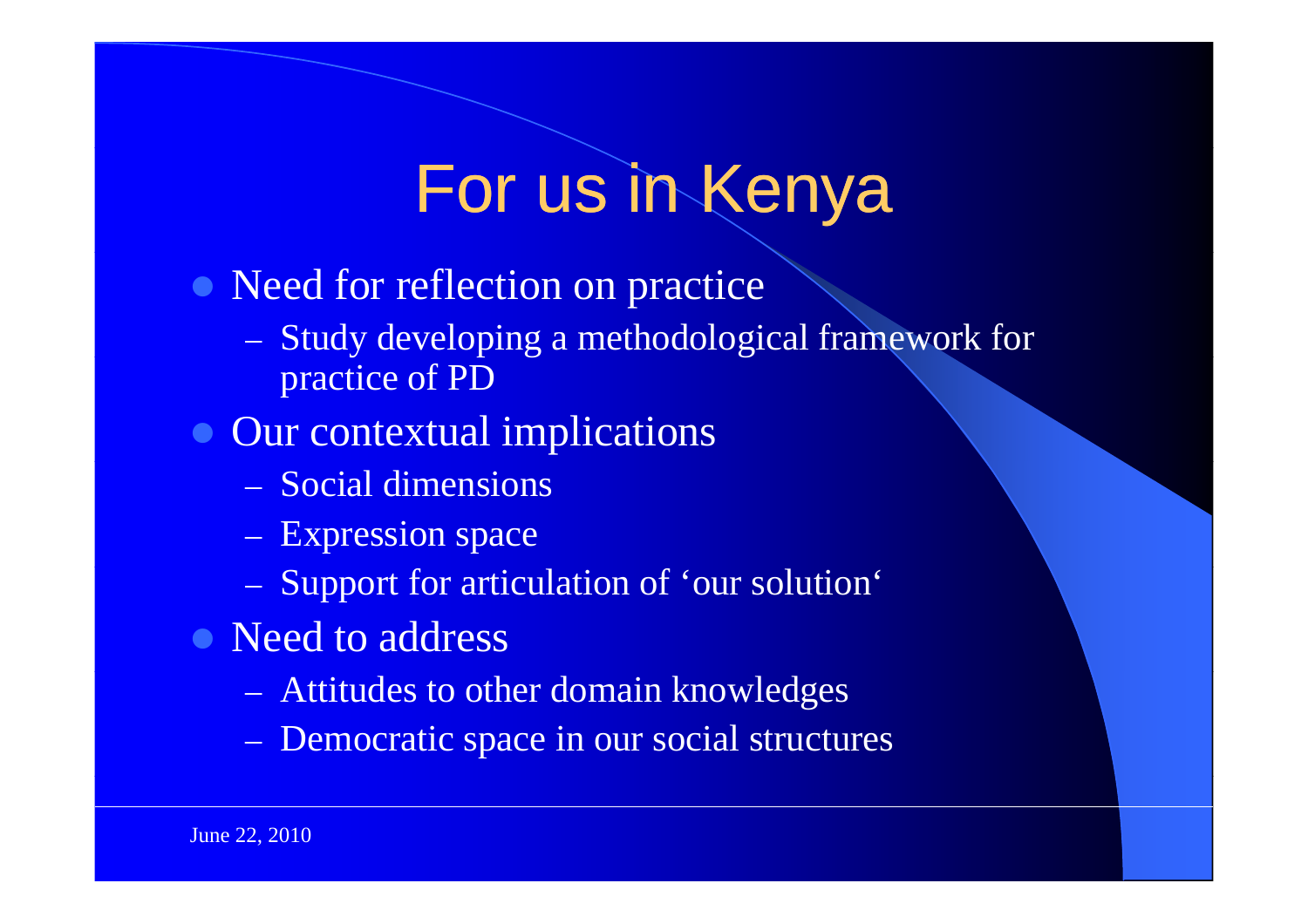#### **Conclusion**

We have a challenge to not only

- embrace technologies or
- build infrastructure
- but also to

– Build our socio-technological identity based on our context